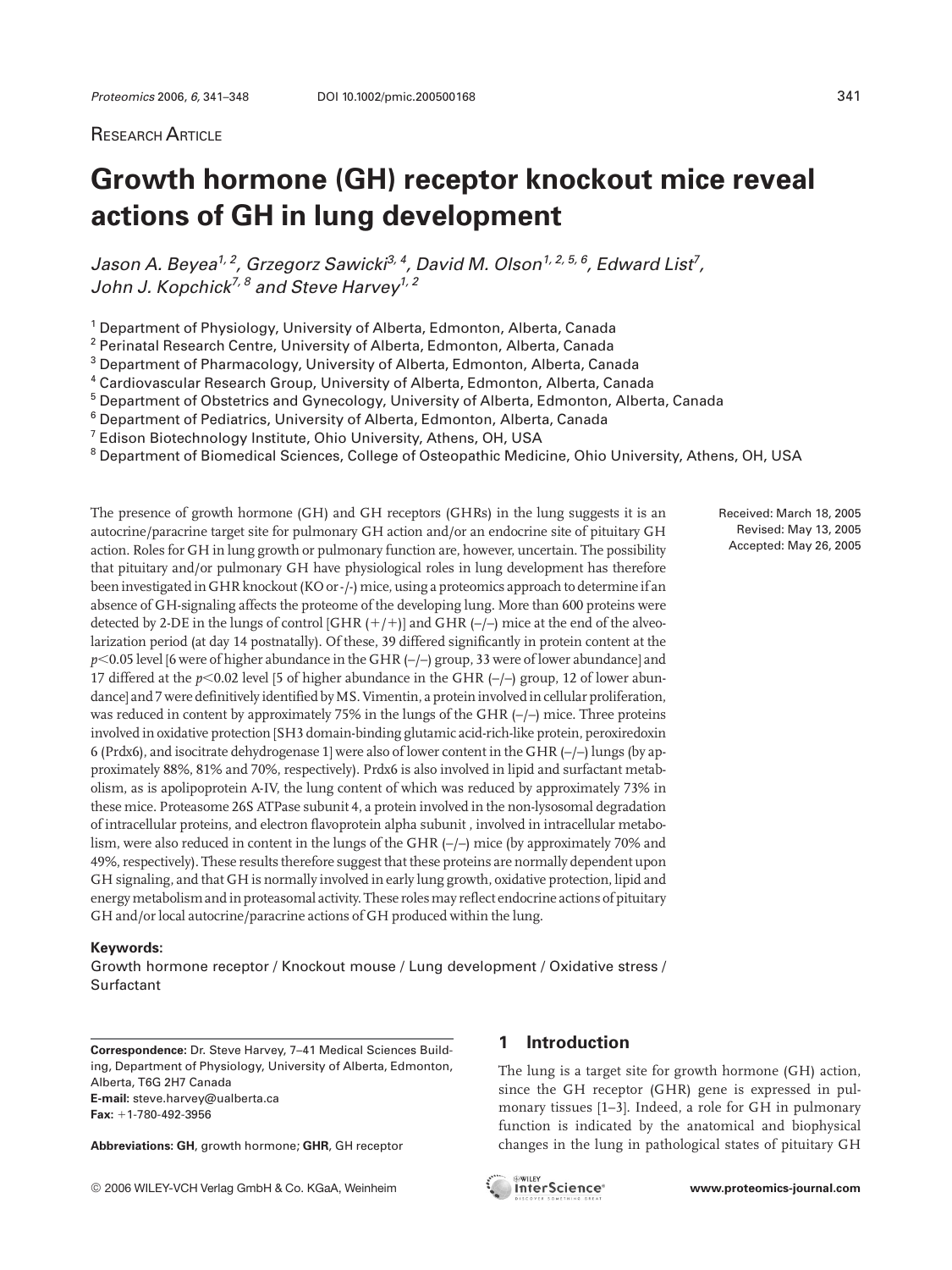excess and deficiency. For instance, in acromegaly (see [4] for review) the lungs are large [5], upper airflow is obstructed [6] and the small airways are narrowed [7]. In contrast, a decrease in respiratory muscle strength [8], and a reduction in the maximum inspiratory and expiratory pressure [9], accompanies GH deficiency. Moreover, exogenous GH induces the production of superoxide by alveolar macrophages [10], activates lung neutrophils [11], induces NF-kB production [12], increases lung phosphorylase A activity [13], and stimulates the tyrosine phosphorylation of specific but unidentified proteins in lung epithelial cells [3]. The physiological importance of endogenous GH in lung development is, however, unknown.

Lung development involves cell proliferation, differentiation and survival, and the process of alveolarization, in particular, involves airway branching and widening and angiogenesis of the pulmonary vasculature [14]. Numerous local growth factors, including fibroblast growth factors, sonic hedgehog, and retinoic acid [15] have established roles in lung development and in alveolarization in particular [16–18]. Since the GH gene is widely expressed in Type I and Type II epithelial cells of the rat lung during the period of alveolarization [19], it may also participate in lung development, especially as local GH expression has autocrine/paracrine roles rather than endocrine actions in other tissues [20, 21]. The possibility that pituitary and/or pulmonary GH have physiological roles in lung development has therefore been investigated in GHR knockout (-/-, KO) mice [22], using a proteomic approach to determine if an absence of GH signaling affected the proteome of the developing lung. Actions of GH in skeletal muscle [23] have similarly been determined using a proteomic approach, as have the actions of GH in the livers of mice with deficient GH signaling [24–28].

# **2 Materials and methods**

## **2.1 Animals**

The mice used in these studies were females, housed in the transgenic facility at the Edison Biotechnology Institute and have been described previously [29]. GHR (–/–) mice and their controls  $(+/+)$  were obtained from the inbreeding of GHR  $(+/-)$  mice. Genotypes were confirmed by RT-PCR of total RNA from the tails of mice collected at autopsy [30]. Animals were housed in a room with a controlled photoperiod of 12-h light:12-h darkness (lights on from 06:00 to 18:00 h) and a temperature  $22-23$ °C. Mice were given free access to a nutritionally balanced diet (Lab Diet: PM1 Feeds, St. Louis, MO, USA) and tap water. All experiments were approved by the University Animal Care and Utilization Committee, and were conducted in accordance with NIH Animal Care guidelines.

#### **2.2 Tissues**

GHR  $(-/-)$  ( $n = 5$ ) and GHR  $(+/+)$  ( $n = 6$ ) mice were killed on postnatal day 14, late in the alveolarization period [31]. Lungs were excised and flash frozen in liquid nitrogen. Protein samples for 2-DE were prepared by mixing the powdered lungs with rehydration buffer (8 M urea, 4% CHAPS, 10 mM DTT, 0.2% Bio-Lytes 3/10, Bio-Rad, Mississauga, Ontario, Canada), which was sonicated twice for 5 s and centrifuged for 10 min at 15 000 rpm at room temperature, to remove any insoluble particles.

#### **2.3 2-DE**

The protein content of lung samples in rehydration buffer was measured using the Bio-Rad protein assay after suitable dilution of the samples, and 0.2 mg protein was applied to 11-cm IPG strips, which had a linear pH gradient from 3–10 (Bio-Rad). For IEF, the Bio-Rad protean IEF cell was used at 207C with fast voltage ramping: step 1: 15 min with an end voltage of 250 V; step 2: 150 min with an end voltage of 8000 V; step 3: 35 000 Vh (approximately 260 min). After IEF, the strips were equilibrated according to the Bio-Rad protocol. The second dimension of 2-DE was carried out using Criterion precast gels (8–16%) (Bio-Rad) in a Criterion Dodeca Cell (Bio-Rad). After separation, the proteins were detected using CBB R-250 (Bio-Rad). To minimize variation in staining, all gels were stained in the same bath. The reproducibility of protein resolution using this 2-DE technique and staining procedure is very high, as detailed previously [32, 33]. In our laboratory, the intensity of staining for a single protein when run on separate gels differs by  $<$  5% and the correlation coefficient  $(r^2)$  for the staining intensities of multiple protein samples measured on different gels is .0.97 [32]. This procedure therefore obviates the need for replicate determinations, as previously established [32–36].

## **2.4 Image analysis**

Developed gels were scanned using a GS-800 calibrated densitometer (Bio-Rad). Quantitative analysis of spot intensity was performed using PDQuest 7.1 software (Bio-Rad). The protein spot sensitivity threshold was used to determine significant changes in protein spot size and density. This was based on four parameters: minimum peak volume sensitivity, smallest spot area, largest spot area and the noise filter level. Only spots with relative intensities between 2 and 200 arbitrary units were considered for MS analysis.

## **2.5 MS**

Electrophoretically separated proteins from the spots that demonstrated statistically significant changes in intensity (at the  $p<0.02$  level) were excised from the gels and separately pooled. In-gel digestion was performed on a MassPrep Station (Micromass, Manchester, UK), using the method sup-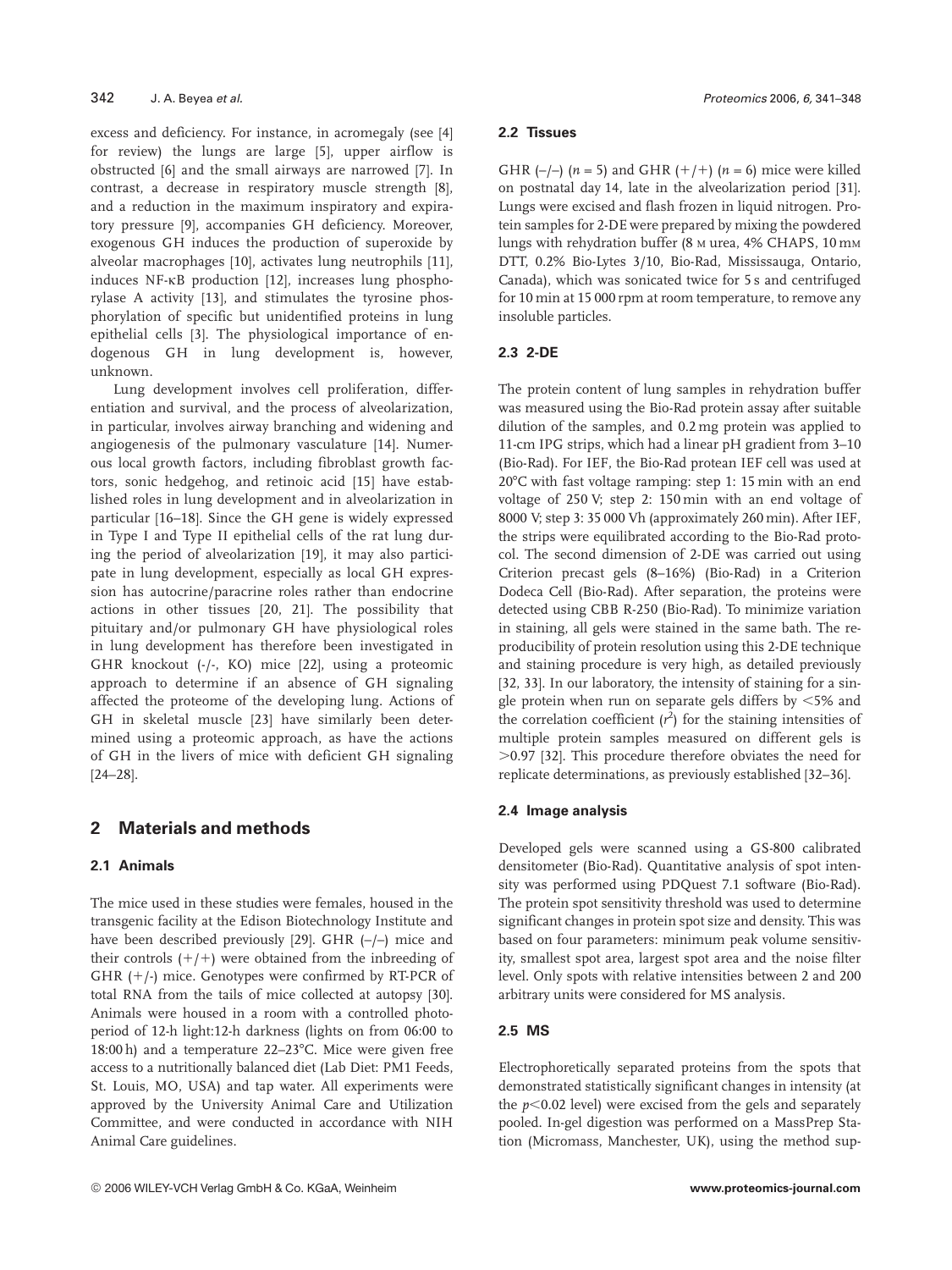plied by the manufacturer. Excised gel pieces were destained, reduced with DTT and the cysteine residues reacted with iodoacetamide, before digestion with trypsin (Promega sequencing grade) and extraction. The extract was then analyzed via LC-MS/MS. LC was performed on a Waters CapLC (Milford, MA, USA), using a water/ACN (0.2% formic acid) gradient, on a PicoFrit Capillary column (New Objectives, Woburn, MA, USA) (BioBasic C18, 5-um particle size,  $10 \text{ cm} \times 75 \text{ }\mu\text{m}$  id, 15- $\mu$ m tip). The eluted peptides were then electrosprayed and analyzed on a MicroMass Q-TOF 2, using automated data-dependent MS to MS/MS switching [33]. The resultant MS/MS data were searched against NCBInr and Swiss-Prot databases for identification of the protein. A mass deviation of 0.2 was tolerated and 0 missed cleavage sites were allowed in the searches. The MASCOT (www.matrixscience.com) search engine was used to search the NCBInr protein database for protein identification. The MOWSE scoring algorithm [37] was used for justification of accuracy of protein identification and is incorporated in the MASCOT search engine.

#### **3 Results**

Representative electrophoregrams for proteins in the lungs of GHR  $(+/+)$  and GHR  $(-/-)$  mice are shown in Fig. 1. 2-DE gel analysis detected  $>600$  proteins, of which 39 spots (approximately 7%) differed significantly in protein content at the  $p$ <0.05 level [6 were of higher abundance in the GHR (–/–) group, 33 were of lower abundance]. Of these proteins, the abundance of 17 were significantly different at the  $p$ <0.02 level [5 of higher abundance in the GHR  $(-/-)$  group, 12 of lower abundance]. These spots were excised from the gels for MS analysis. Of these 17 spots, 14 were sufficiently resolved on the gels to permit accurate excision, and 7 could be definitively identified by MS. The protein identity, the accuracy of protein identification (MOWSE score), and the number of matched peptides for these proteins are summarized in Table 1. Mean spot intensities of proteins from GHR  $(+/+)$  and GHR  $(-/-)$  lungs are displayed for vimentin [Fig. 2, lung content reduced by  $75.0\%$  in the GHR  $(-/-)$ ] group], SH3 domain-binding glutamic acid-rich-like protein



**Figure 1.** Representative 2-DE of proteins extracted from the lungs of GHR normal  $(+/+)$  (A) and GHR  $(-/-)$  (B) mice at postnatal day 14. Numbers indicate the seven identified proteins (listed in Table 1) that differed in abundance.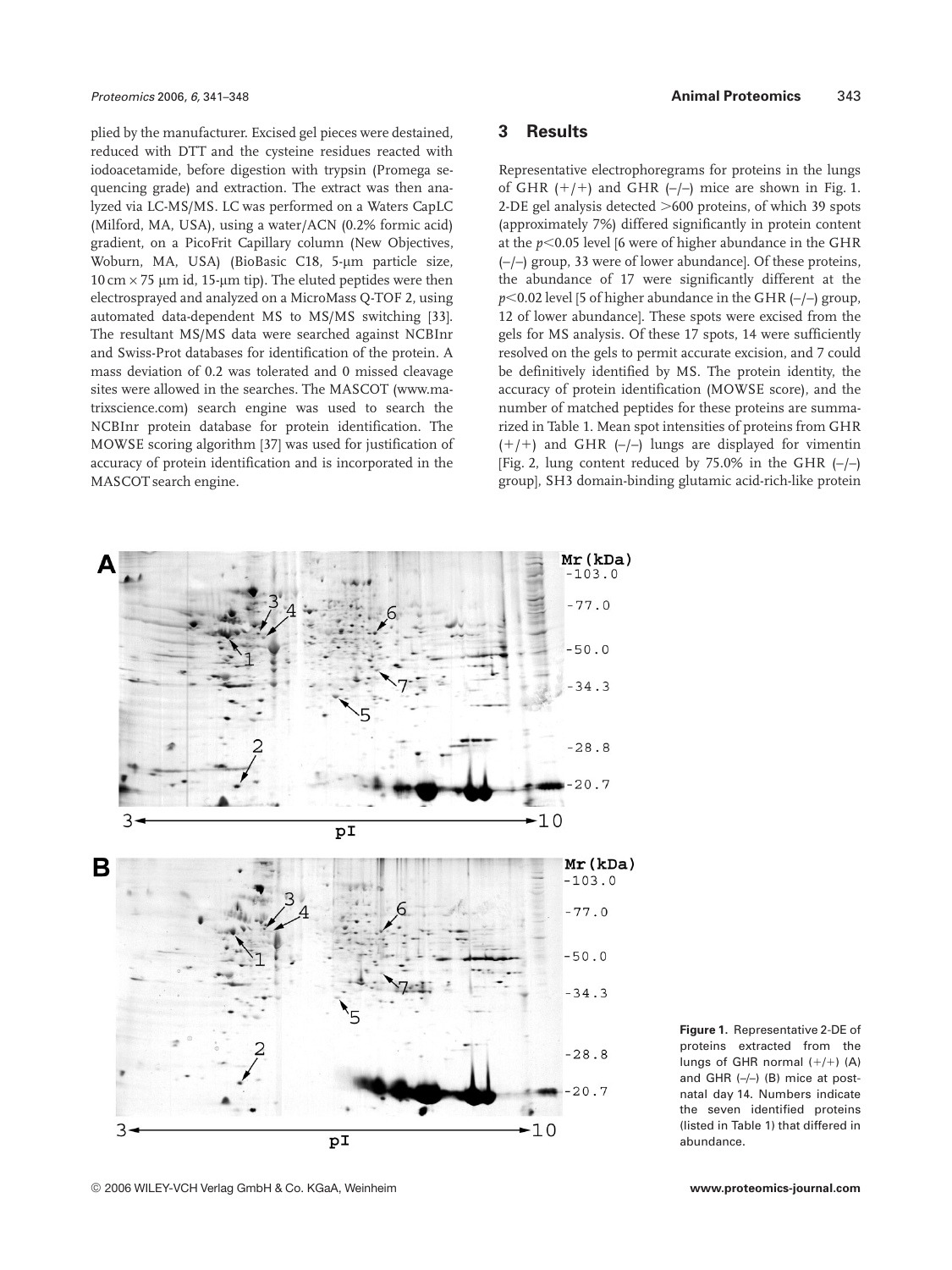

**Figure 2.** (A, C, E, G) Spot intensity (arbitrary units) for identified proteins in the lungs of GHR normal  $(+/+)$   $(n=6)$  and GHR  $(-/-)$  mice  $(n=5)$  (means  $\pm$  SEM, asterisks indicate significant differences between the groups,  $p<0.02$ ) and (B, D, F,H) representative 2-DE highlighting individual protein spots (1–4). Protein 1, vimentin (A, B); protein 2, SH3 domain-binding glutamic acid-rich-like protein (C, D); protein 3, proteosome 26S ATPase subunit 4 (E, F); protein 4, apolipoprotein A-IV (G, H).

(Fig. 2, lung content reduced by 88.3%), proteasome 26S ATPase subunit 4 (Fig. 2, lung content reduced by 69.2%), apolipoprotein A IV (Apoa4) (Fig. 2, lung content reduced by 72.7%), peroxiredoxin 6 (Prdx6) (Fig. 3, lung content reduced by 81.0%), isocitrate dehydrogenase 1 (Fig. 3, lung content reduced by 69.6%)**,** and electron transfer flavoprotein alpha subunit (Fig. 3, lung content reduced by 48.6%), along with representative spots from the GHR  $(+/+)$  and GHR  $(-/-)$ 2-D gels.

# **4 Discussion**

This study demonstrates, for the first time, differences between normal and GHR KO mice in tissue proteome content, in particular differences in the abundance of lung proteins. Since significant differences were seen in the abundance of approximately 7% of the detected proteins, these results suggest that GH signaling is of physiological importance in lung development.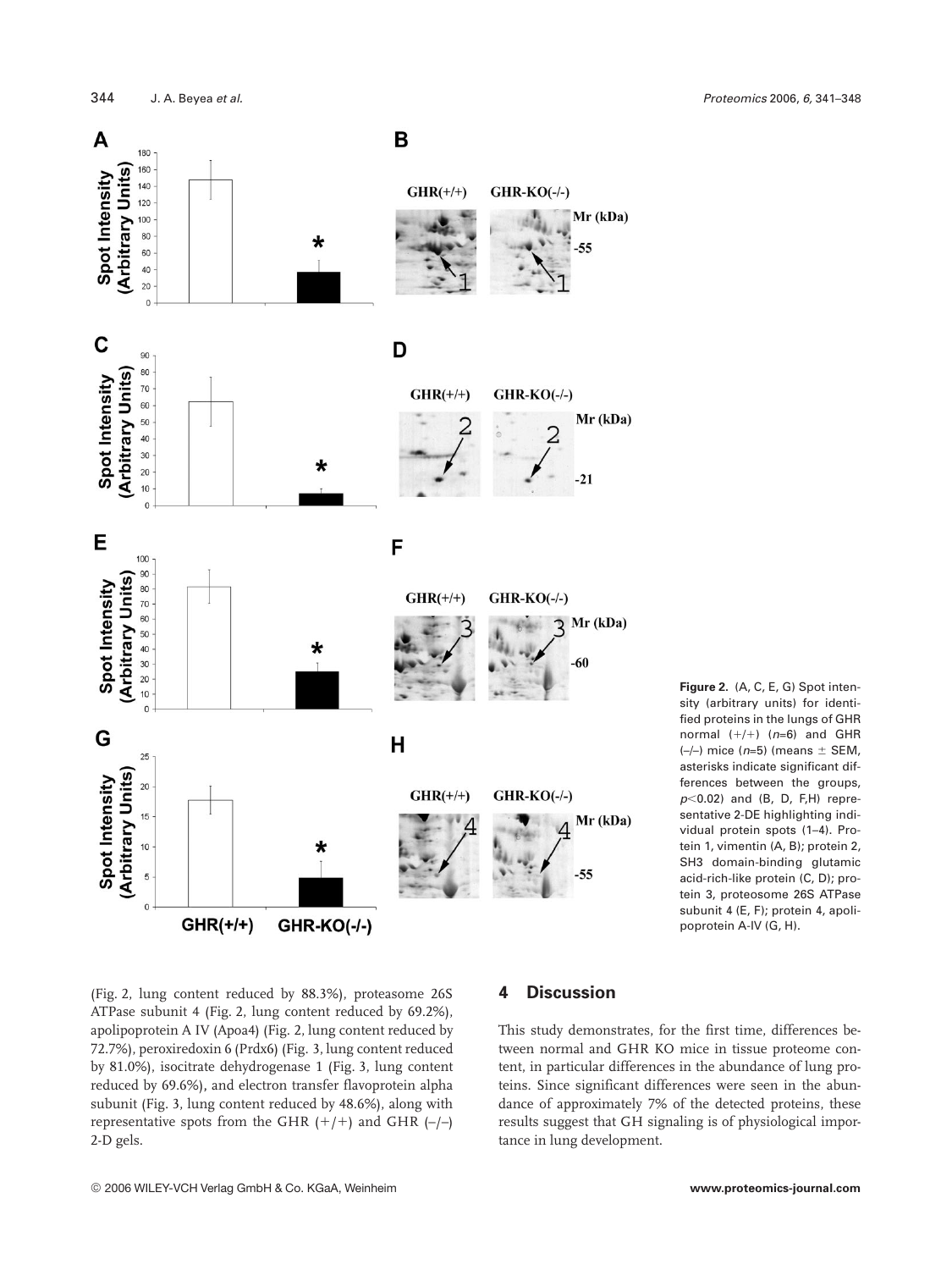**Table 1.** Identification of lung proteins

| Spot<br>no. | Probability-based MOWSE Score <sup>a)</sup> |                | <b>Peptides</b> | Protein identity (n)                               |
|-------------|---------------------------------------------|----------------|-----------------|----------------------------------------------------|
|             | Threshold                                   | Observed score | matched         |                                                    |
| 1           | 29                                          | 517            | 16              | Vimentin                                           |
| 2           | 29                                          | 88             | 2               | SH3 domain-binding glutamic acid-rich-like protein |
| 3           | 30                                          | 160            |                 | Proteasome 26S ATPase subunit 4                    |
| 4           | 31                                          | 338            | 9               | Apolipoprotein A-IV                                |
| 5           | 30                                          | 75             | 2               | Peroxiredoxin 6                                    |
| 6           | 29                                          | 139            | 4               | Isocitrate dehydrogenase 1                         |
|             | 30                                          | 86             | 2               | Electron transfer flavoprotein alpha subunit       |

a) -10 log(p) where p is the probability that the observed match is a random event. Individual scores >29, >30, or  $>$ 31 indicate identity or extensive homology ( $p$ <0.02).



**Figure 3.** (A, C, E) Spot intensity (arbitrary units) for identified proteins in the lungs of GHR normal  $(+/+)$  (n=6) and GHR (-/-) mice  $(n=5)$  (means  $\pm$  SEM, asterisks indicate significant differences between the groups,  $p<0.02$ ) and (B, D, F) representative 2-DE highlighting individual protein spots (5–7). Protein 5, peroxiredoxin 6 (A, B); protein 6, isocitrate dehydrogenase (C, D); protein 7, electron transfer flavoprotein alpha subunit (E, F).

The 7 proteins that were definitively identified in this study include proteins involved in growth (vimentin), proteins involved in oxidative stress (SH3 domain-binding glutamic acid-rich-like protein, Prdx6 and isocitrate dehydrogenase 1), proteins involved in lipid metabolism (Apoa4 and Prdx6), and proteins involved in general metabolism/cell function (electron transfer flavoprotein alpha subunit and proteasome 26S ATPase subunit 4). The decreased content of these proteins in the lungs of GHR  $(-/-)$  mice suggests their synthesis is normally dependent upon GH stimulation through the lung GHR.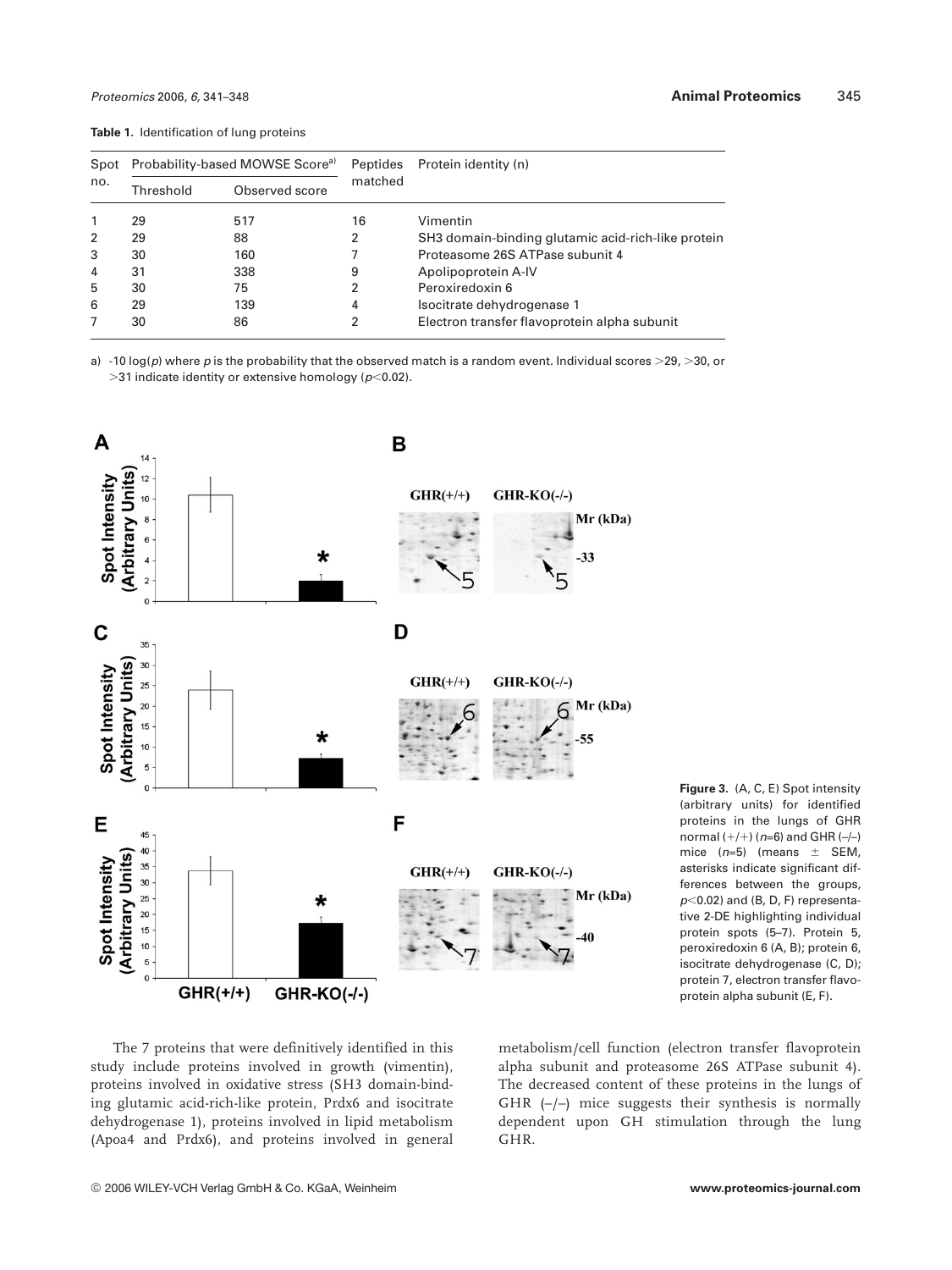These proteins were definitively identified by MS, obviating the need to identify them by immunoblotting techniques, which are less sensitive and precise. Indeed, immunoblotting is dependent on the detection of specific epitopes of the proteins, which may undergo different posttranslational modifications in different genetic or treatment groups. Actin [33] and myosin light chain 1 [33] measurements in mice are, for instance, discrepant when determined by MS and Western blotting.

Of the proteins identified, vimentin is an intermediate filament expressed in fibroblasts, mesenchymal cells and endothelial cells [38], including those that are responsive to GH action [39]. It is thought to have roles in development, since it promotes cell migration and proliferation [38, 40]. Although null mutation of the vimentin gene results in mice without any obvious phenotypic defect [41], this may reflect the redundancy of growth factors involved in cytoplasmic filament function and the induction of compensatory mechanisms. In the lung, vimentin expression occurs in Type I and Type II epithelial cells [42, 43], and in the endothelia of arteries and veins [44]. The amount of vimentin in the lung proteome is reduced by disease [45], whereas vimentin expression is increased in lung repair following injury [42]. Vimentin is thus thought to be involved in lung growth. The reduced vimentin levels in the lungs of GHR KO mice would thus suggest that they have poorly developed lungs, although this has yet to be determined. This possibility is, however, supported by the reduced amounts of antioxidant proteins in the lungs of GHR KO mice, since deficient antioxidative proteins occur in the proteome of diseased, poorly functioning lung cells [45]. This is the first report to indicate a role for GH in vimentin regulation in the lung, although GH is thought to be involved in lung growth and repair [46] and the autocrine production of GH in human mammary carcinoma cells is accompanied by an induction of vimentin expression [47].

Oxidative stress is particularly important in the lungs, and the postnatal period is when the lung acquires its ability to deal with this stress [48]. One of the antioxidant proteins in the lung is the SH3 domain-binding, glutamic acid-rich-like protein, a member of the SH3BGR family that belongs to the thioredoxin super-family [49]. Thioredoxin is a vital component of the lung antioxidant machinery and *in vivo* delivery of recombinant thioredoxin has been proposed as a therapeutic approach for treating oxidative stress-associated lung disorders [50]. The reduced amount of SH3 domain-binding glutamic acid-rich-like protein in the lungs of the GHR KO mice therefore suggests they would have reduced antioxidant activity. This possibility is also supported by the reduced content of Prdx6 (also known as acidic calcium-independent phospholipase A2), an enzyme involved in oxidative defense against reactive oxygen species [51]. Prdx6 is found predominantly in the lung, specifically within alveolar Type II cells, alveolar macrophages and in bronchiolar epithelium [52]. Its antioxidant role is indicated by the protection against hyperoxic injury that occurs in mouse lungs following the adenoviral overexpression of Prdx6 [53]. Furthermore, antisense oligonucleotide suppression of Prdx6 expression in lung L2 epithelia cells results in increased oxidant sensitivity and apoptosis [54], and Prdx6  $(-/-)$  mice show increased lung injury and mortality in hyperoxia [51].

Isocitrate dehydrogenase 1 is another antioxidant that was reduced in content in the lungs of GHR KO mice. This enzyme produces reduced NADP, which is then used to regenerate reduced glutathione [55], which protects the lungs from oxidative stress [56]. GH has previously been shown to interact with the glutathione-antioxidant system, by inducing glutathione synthesis and by modulating glutathione degradation [57, 58]. In addition, cells genetically engineered to produce human GH were found to overproduce glutathione [59]. The activity of this enzyme has also been shown to be increased by exogenous GH in the liver of chickens [60].The reduced content of isocitrate dehydrogenase 1 in the lungs of GHR KO mice is consistent with the reduced levels of SH3BGR and Prdx6 proteins and a hitherto unknown role for GH in oxidative protection of the developing lung.

In marked contrast, it is generally thought that the longevity of dwarf mice with deficient GH signaling (Ames and Snell mice) reflects increased antioxidant defense and reduced oxidative stress [61, 62]. However, while catalase activity in these dwarf mice is greatly increased in numerous tissues [63–65], glutathione levels are actively decreased in the livers of dwarf mice [63]. Indeed, in these mutant mice, the glutathione level is increased in the liver, brain and muscle following exogenous GH treatment [66]. Tissue levels of antioxidant proteins in dwarf mice and their response to exogenous GH are, therefore, protein specific and possibly also tissue-specific and modified by age [57, 58, 61]. Moreover, in contrast with Ames and Snell mice, catalase activity in the liver and kidneys of GHR KO mice is decreased rather than increased [67]. The longevity in these mice [68] is, therefore, not a result of increased free radical scavenging. Similarly, GH resistance in the Hnf-1 alpha knockout "Laron" mouse [69] is also associated with reduced catalase and glutathione peroxidase activity in the liver and other tissues [70]. These findings are, therefore, consistent with our demonstration of reduced antioxidant protein levels in the lungs of GHR  $(-/-)$  mice. There is, however, no evidence of lung dysfunction in GHR KO mice, which live 40% longer than their wild-type siblings [29, 62]. The physiological consequences of having decreased lung proteins involved in antioxidant defense are, thus, not life-threatening. Indeed, without information on the activity of these antioxidative enzymes, the level of antioxidative defense in the lungs of the GHR KO mice is uncertain. In the absence of lung dysfunction, it is thus likely that there is a redundancy of antioxidative defense systems and compensatory mechanisms.

In addition to its role as an antioxidant, Prdx6 is also involved in lung surfactant production. Dipalmitoyl phosphatidylcholine (DPPC) is the major phospholipid constituent of lung surfactant, with 50% of DPPC synthesized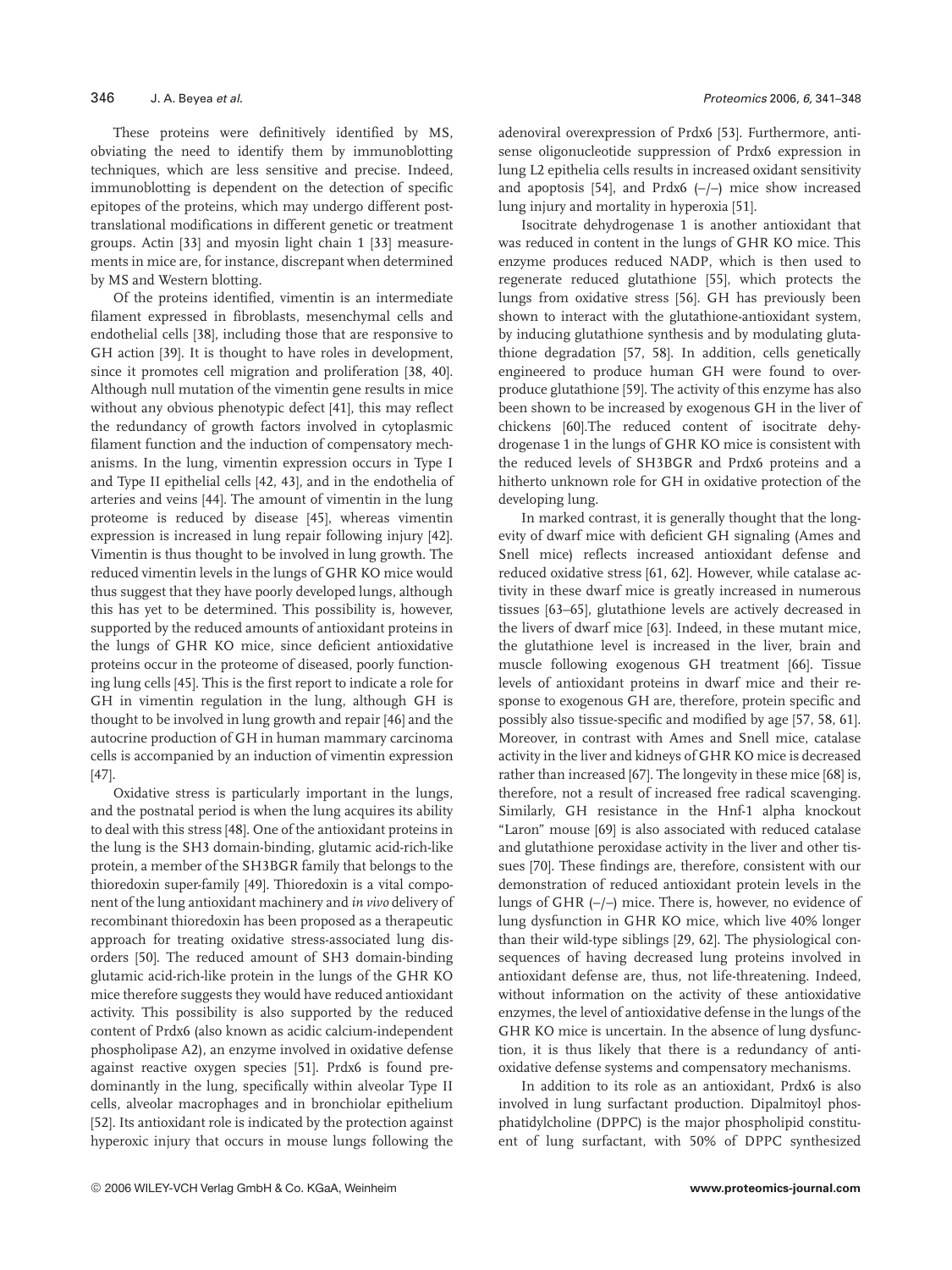through a phosphatidylcholine (PC) remodeling pathway in Type II pneumocytes that is largely regulated by Prdx6 [71]. Lipid metabolism and the production of surfactant is of major importance in the lung [72], and GH may therefore be involved in this process, especially as the lung content of Apoa4 was also reduced in the GHR KO mice. Apoa4 is primarily involved in the metabolism of triglycerides and highdensity lipoproteins [73], and Apoa4 is expressed in the rabbit [74] and mouse [75] lung. The decreased Apoa4 content in GHR KO mice suggests its production is normally dependent upon GH signaling, a possibility supported by the decreased Apoa4 expression in the liver of GH-deficient Snell dwarf mice [28]. Indeed, of 50 hepatic genes in Snell mice that differ from normal mice in transcriptional amount, Apoa4 is the most affected by the lack of GH signaling [28]. The expression of apolipoprotein E is similarly increased by exogenous GH in rat skeletal muscle [76].

In the absence of GHR-mediated GH signaling, the lung contents of 26S ATPase subunit 4 and electron transfer flavoprotein alpha subunit were also reduced, indicating that their production is normally GH dependent. The 26S proteasome complex plays a major role in the ubiquitin-proteasome pathway that mediates the non-lysosomal degradation of intracellular proteins [77, 78]. ATPase subunit 4 is part of the 19S regulatory subunit of the 26S proteasome, and this promotes substrate unfolding and translocation [79]. Proteasome 26S ATPase 4 is widely employed as a 'housekeeper' gene [80], although exogenous GH has previously been found to increase proteasome subunit mRNAs (C-2, C-3, C-5, C-6, C-8 and C-9) in rat skeletal muscle [23] and in rat liver (for C-2, C-3 and C-8) [23]. Proteosomal ATPase has also been identified as a GH-response gene in the rat liver [81]. Electron transfer flavoprotein alpha subunit transfers electrons between several mitochondrial dehydrogenases and the main respiratory chain [82]. It has not previously been thought to be GH regulated.

In summary, the results of this study identify proteins in the lungs of neonatal GHR KO mice that are less abundant than in their normal controls. These results, therefore, suggest that these proteins are normally dependent upon GH signaling, and that GH is normally involved in promoting vimentin-induced lung growth, increasing SH3BGH, Prdx6 and isocitrate dehydrogenase-induced antioxidant protection, increasing Prdx6 and Apoa4 lipid metabolism and increasing lung proteasomal activity. These actions may reflect endocrine actions of pituitary GH and/or local autocrine/paracrine actions of GH produced within the lung [19].

*The work was financially supported by grants from the Natural Sciences and Engineering Research Council (NSERC) (to Steve Harvey), the Canadian Institutes for Health Research (CIHR) (to Dave Olson) and by Studentships from NSERC, the Alberta Heritage Foundation for Medical Research and a CIHR Training Grant in Maternal, Fetal and Newborn Health (to Jason Beyea).*

#### **5 References**

- [1] Tiong, T. S., Freed, K. A., Herington, A. C., Biochem. Biophys. Res. Commun. 1989, 158, 141–148.
- [2] Garcia-Aragon, J., Lobie, P. E., Muscat, G. E., Gobius, K. S., Norstedt, G., Waters, M. J., Development 1992, 114, 869–876.
- [3] Batchelor, D. C., Lewis, R. M., Breier, B. H., Gluckman, P. D., Skinner, S. J., J. Mol. Endocrinol. 1998, 21, 73–84.
- [4] Colao, A., Ferone, D., Marzullo, P., Lombardi, G., Endocrinol. Rev. 2004, 25, 102–152.
- [5] Bartlett, D. Jr., Respir. Physiol. 1971, 12, 297–304.
- [6] Trotman-Dickenson, B., Weetman, A. P., Hughes, J. M., Q. J. Med. 1991, 79, 527–538.
- [7] Harrison, B. D., Millhouse, K. A., Harrington, M., Nabarro, J. D., Q. J. Med. 1978, 47, 517–532.
- [8] Merola, B., Longobardi, S., Sofia, M., Pivonello, R. et al., Eur. J. Endocrinol. 1996, 135, 553–558.
- [9] Merola, B., Sofia, M., Longobardi, S., Fazio, S. et al., G., Eur. J. Endocrinol. 1995, 133, 680–685.
- [10] Edwards, C. K. 3rd, Arkins, S., Yunger, L. M., Blum, A. et al., Cell Mol. Neurobiol. 1992, 12, 499–510.
- [11] Liu, Z., Yu, Y., Jiang, Y., Li, J., J. Surg. Res. 2002, 105, 195– 199.
- [12] Liu, Z., Yu, Y., Jiang, Y., Li, J., Ann. Clin. Lab Sci.. 2002, 32, 164–170.
- [13] Jost, A., Rieutort, M., Bourbon, J., C. R. Seances Acad. Sci. D. 1979, 288, 347–349.
- [14] Copland, I., Post, M., Paediatr. Respir. Rev. 2004, 5 Suppl. A., S259–S264.
- [15] Cardoso, W. V., Annu. Rev. Physiol. 2001, 63, 471–494.
- [16] Shenai, J. P, Chytil, F., Stahlman, M. T., Pediatr. Res. 1985, 19, 185–189.
- [17] Massaro, G. D., Massaro, D., Am. J. Physiol. 1996, 270, L305–  $110.$
- [18] Massaro, G. D., Massaro, D., Nat. Med. 1997, 3, 675–677.
- [19] Beyea, J. A., Olson, D. M., Harvey, S., Dev. Dyn. 2005, 232, 1037–1046.
- [20] Waters, M. J., Shang, C. A., Behncken, S. N., Tam, S. P. et al., Clin. Exp. Pharmacol. Physiol. 1999, 26, 760–764.
- [21] Sanders, E. J., Harvey, S., Anat. Embryol. 2004, 209, 1-9.
- [22] List, E. O., Coschigano, K. T., Kopchick, J. J., Mol. Genet. Metab. 2001, 73, 1–10.
- [23] Chrysis, D., Zhang, J., Underwood, L. E., Growth Horm. IGF Res. 2002, 12, 434–441.
- [24] Dozmorov, I., Bartke, A., Miller, R. A., J. Gerontol. A. Biol. Sci. Med. Sci. 2001, 56, 872–880.
- [25] Dozmorov, I., Galecki, A., Chang, Y., Kresicki, R. et al., J. Gerontol. A. Biol. Sci. Med. Sci. 2002, 57, 899–908.
- [26] Miller, R. A., Chang, Y., Galecki, A. T., Kegaley, K. et al., Mol. Endocrinol. 2002, 16, 2657–2666.
- [27] Murakami, S., Salmon, A., Miller, N. A., FASEB J. 2003, 17, 1565–1566.
- [28] Boylston, W. H., Gerstner, A., DeFord, J. H., Madsen, M. et al., Aging Cell 2004, 3, 283–296.
- [29] Zhou, Y., Xu, B. C., Maheshwari, H. G., He, L. et al., Proc. Natl. Acad. Sci. USA 1997, 94, 13215–13220.